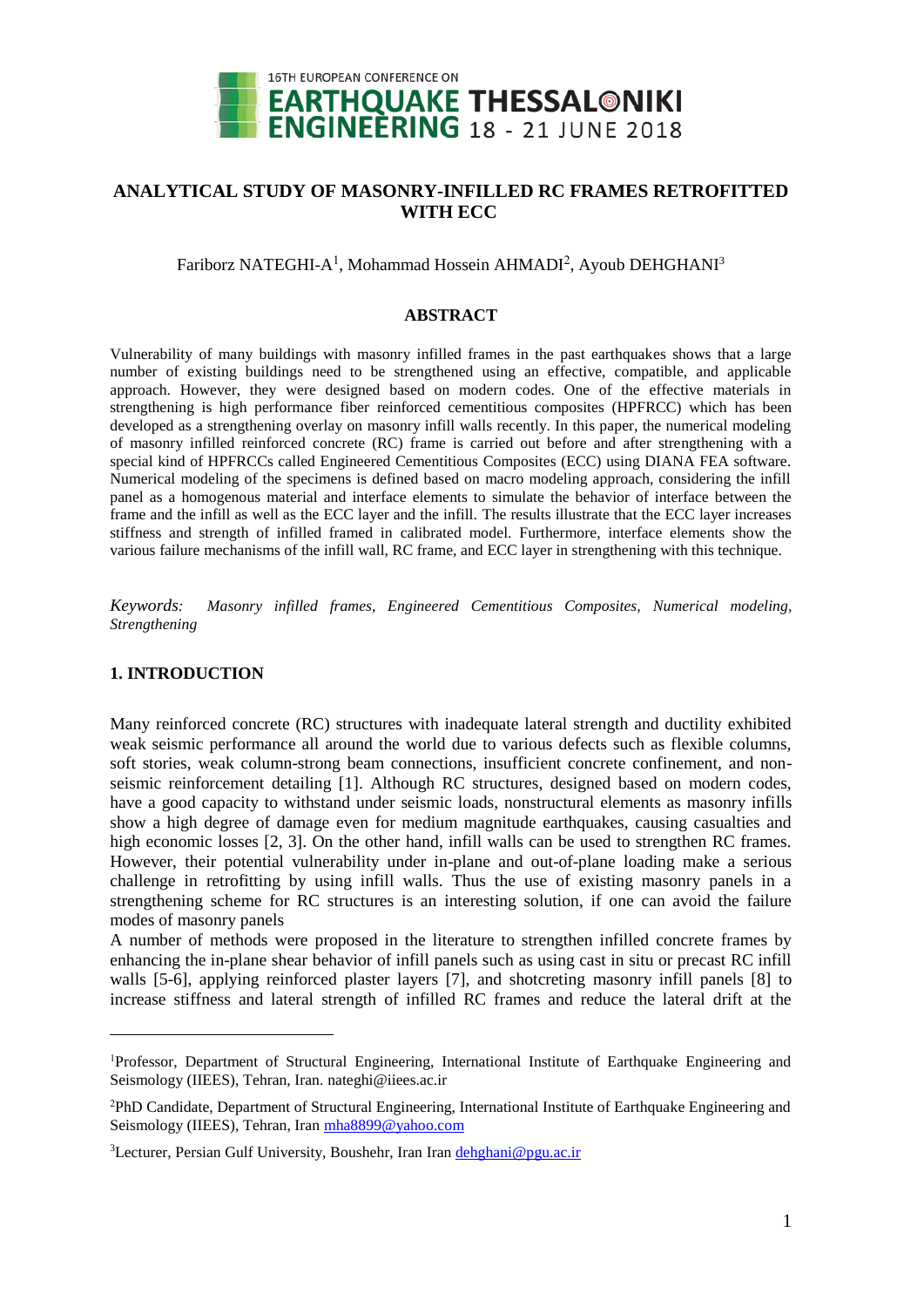

ultimate load. Another technique proposed and tested by experimental studies [9] is the use of fiber reinforced polymers (FRPs). The experimental results have shown the noticeable improvement in lateral strength and energy absorption capacity if adequate anchors are provided to attach FRP sheets to the masonry wall as well as to the corners of the surrounding RC frame. Recently, ECC overlay strengthening system was proposed to strengthen masonry panels and the obtained results have shown that ECC can induce an increase of about 1.5 -2.8 times for the shear strength [10]. ECCs are a special kind of high-performance fiber-reinforced cement-based composite materials (HPFRCCs) which are typically reinforced with short fibers and micromechanically tailored to feature high tensile ductility and multiple cracking [11].

The aim of this paper is carrying out the numerical modeling of masonry infilled reinforcement concrete frame before and after strengthening with ECC using finite element modeling through the DIANA FEA 10.1 software [12]. It is obvious that the numerical modeling can provide a better understanding of the exact behavior of infilled RC frame before and after applying ECC. Therefore, it is a need to introduce the numerical model and calibrate it by the experimental results.

Generally there are two approaches to simulate the behavior of the masonry wall, namely macro and micro modelling approaches. In the Macro modelling approach, infill is replaced by equivalent diagonal strut [13]. The single diagonal strut method is simple and capable of representing the global behavior of the infill but it cannot predict local effects in the infill resulting from the interaction between infill and frame. In the micro modelling approach, finite element method is used to simulate the infill panel for a better understanding of the local behavior of the infilled frame. There are three different approaches to model the infill in micro modelling approach, namely detailed micro model, simplified the micro model and macro model by considering a masonry as homogenous and isotropic [14]. In the detailed micro modelling approach infill panel is modelled as a set of three different components: brick, mortar and interface between mortar and brick. In the simplified micro model, infill is modelled as a set of two different elements: expanded brick and interface elements. Interface elements represent the behavior of mortar and also the interface between mortar and brick.

In this paper, numerical modeling was defined by using macro modeling approach and considering interface elements to model the behavior of interface between masonry infill and ECC layer on it. However, the infill panel was considered as a homogenous material.

### **2. NUMERICAL MODELING**

To carry out the objectives of this study, a calibration of a finite element model was done. In the software based on the previous experimental results obtained from the in-plane quasi-static cyclic tests on masonry infilled RC frames [15]. The test specimens were half scale one-bay, one story, representing the interior bay at the bottom story of the prototype frame. In the experimental program three different test specimens were considered, as illustrated in Table 1. The mechanical properties of materials are represented in Table 2 and a general overview of the reinforcement details and geometry of the RC frame are represented in Figure 1.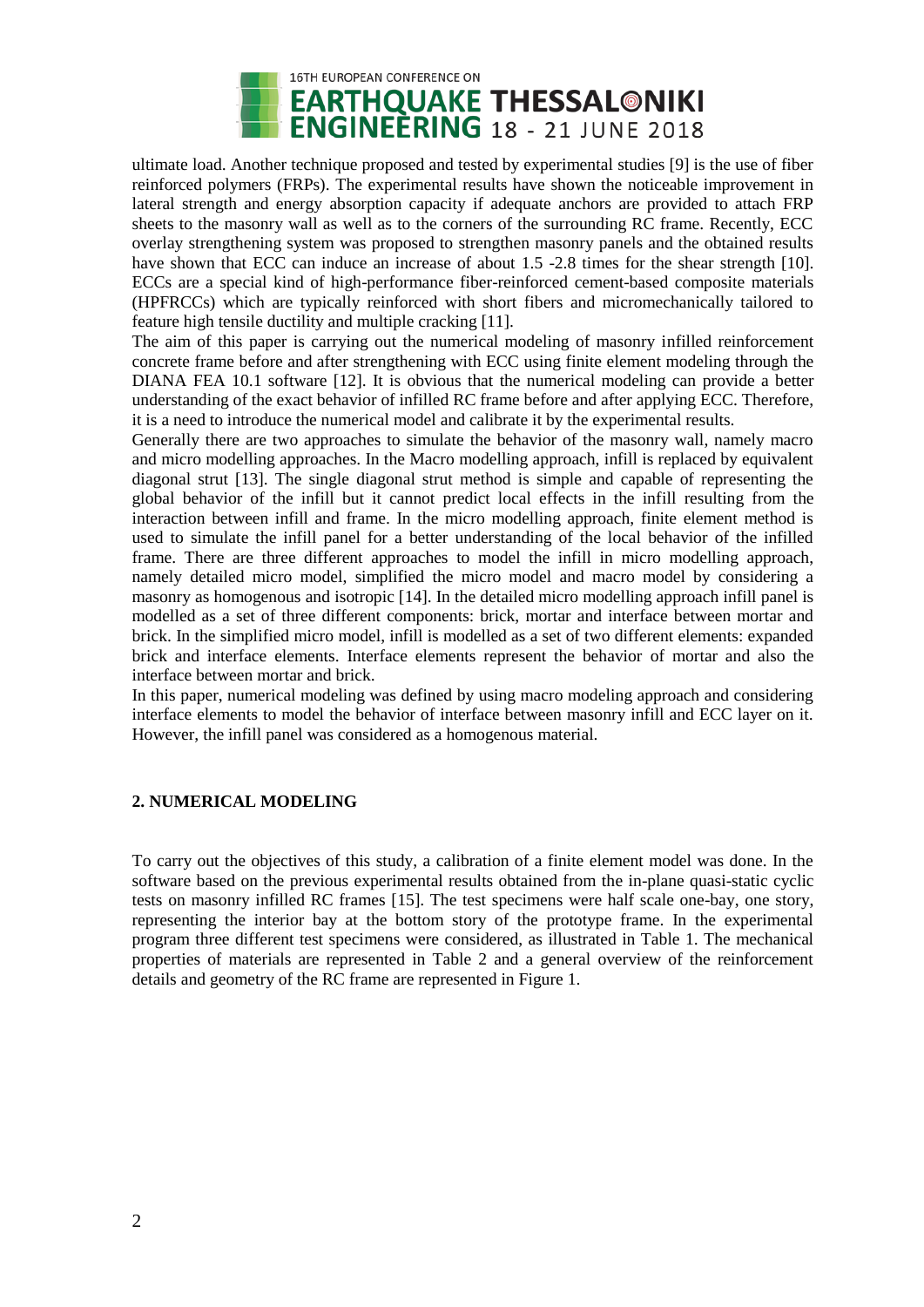# 16TH EUROPEAN CONFERENCE ON **IQUAKE THESSAL@NIKI INEERING** 18 - 21 JUNE 2018



Figure 1. Specimen dimensions and reinforcement details (in mm) [15]

| <b>Specimen</b> | <b>Type of Frame</b>                                | <b>Components</b>         |  |
|-----------------|-----------------------------------------------------|---------------------------|--|
| BF              | <b>Bare Frame</b>                                   | Concrete                  |  |
|                 |                                                     | <b>Reinforcement Bars</b> |  |
| IF              |                                                     | Concrete                  |  |
|                 | Maonry Infilled Frame                               | <b>Reinforcement Bars</b> |  |
|                 |                                                     | <b>Brick</b>              |  |
| IF-DL15         | Maonry Infilled Frame                               | Concrete                  |  |
|                 |                                                     | <b>Reinforcement Bars</b> |  |
|                 | with ECC layers on both<br>sides of the infill wall | <b>Brick</b>              |  |
|                 |                                                     | mm ECC Layer<br>15.       |  |

Table 1. Properties of test specimens

Table 2. Mechanical properties of the infilled frame's components

| <b>Mechanical Properties</b>            | <b>Concrete</b> | <b>Masonry</b>            | <b>Reinforcement bars</b> |
|-----------------------------------------|-----------------|---------------------------|---------------------------|
|                                         |                 | 6.05                      |                           |
| Elastic Modulus                         | 32              | (perpendicular to the bed | 210                       |
|                                         |                 | joints $(GPa)$            |                           |
| Poisson's ratio                         | 0.16            | 0.13                      |                           |
| Compressive Strength $(f_c, f_m)$ (MPa) | BF: 35.5        |                           |                           |
|                                         | IF: 40.1        | 11                        |                           |
|                                         | IF-DL15: 35.9   |                           |                           |
| Tensile Strength $(f_r)$ *<br>(MPa)     | BF: 4.2         |                           |                           |
|                                         | IF: 4.45        | 1.1                       |                           |
|                                         | IF-DL15: 4.2    |                           |                           |
| Yield Stress (MPa)                      |                 |                           | Diameter 6: 302           |
|                                         |                 |                           | Diameter 12: 370.1        |
|                                         |                 |                           | Diameter 14: 463.8        |

\* calculated based on  $J_r = 0.7 \sqrt{f_c}$  for concrete and 10% of compressive strength for masonry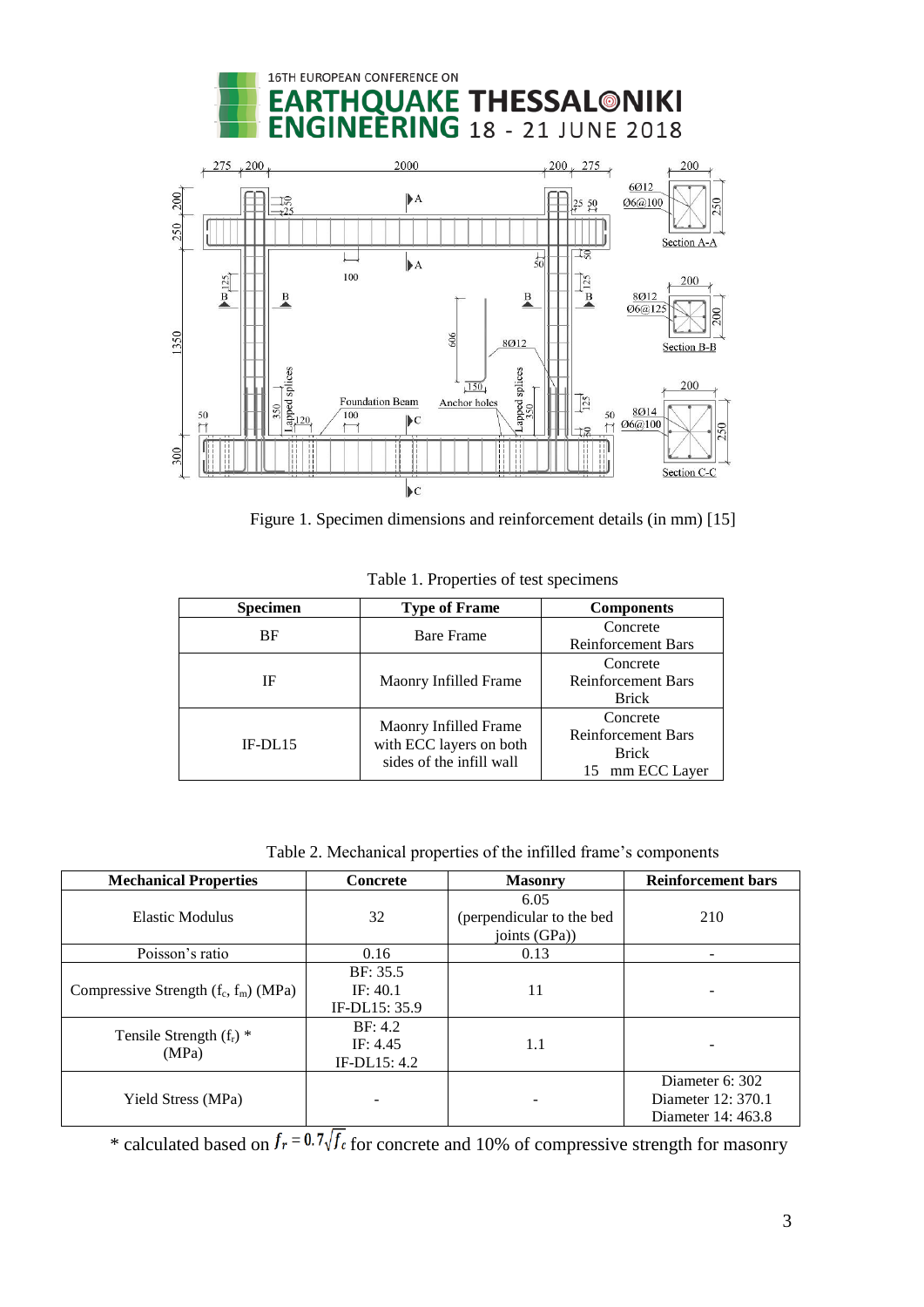

The numerical model of the specimens was defined by using macro modelling approach and considering the infill panel as a homogenous material as described before. Masonry infill and concrete frame were modelled by using four-noded shell elements. Reinforcement was added to the concrete frame by embedding them to the concrete elements. Interface elements of  $(2+2)$  noded were used to model the behavior of the interface between masonry infill and reinforced concrete frame. The mesh adopted for the RC frame is shown in Figure 2. At first, the calibration of the bare frame model was done based on the experimental lateral load-displacement curve to verify the behavior of the concrete frame and reinforcement bars. A total strain fixed-crack constitutive model was adopted for masonry and concrete material in which the tensile and compressive behavior of the materials can be directly introduced with user-defined stress-strain relationships. In addition, multi surface interface model of "combined cracking-shearing-crushing" is used to simulate fracture, frictional slip as well as crushing along the interface. A vertical load of 132 kN was applied to the top of the columns in the numerical model in accordance to what was considered in the experimental program to simulate the weight of the upper stories. Three translations and three rotations of the bottom beam and also out-of-plane translations of the upper beam were fixed to simulate the constraints of the RC frame in a manner similar to the test procedure.



Figure 2. The adopted mesh of the finite element model of the test specimens

### **3. ANALYSIS OF RESULTS AND DISCUSSION**

In the first step, the bare frame (specimen BF) was modeled, considering embedded bars with no bond-slip effects. As shown in Figure 3-a, the lateral force-displacement curve of the calibrated numerical model of specimen BF shows a reasonable agreement with experimental results in the general trend of response as well as in the maximum strength. In this figure, "Test+" and "Test-" represent the envelop curve of a tensile and compressive branch of the experimental hysteretic graph, respectively, taken from [15]. It should be noted that the lateral loading protocol developed by FEMA [16] had been selected in the experimental tests because of its step-wise increasing deformation amplitude which allows of defining more cycles in the small and moderate drift ranges and reducing the number of cycles in large lateral drifts. Figure 3-a indicates that the numerical model can predict accurately the initial stiffness of the experimental test specimen. Afterwards, the model shows slightly a higher stiffness in comparison to the experimental results. This difference can be attributed to the bond-slip effect which has not been considered in the finite element model due to software limitations. Bond-slip that represents the slip between the rebar and the surrounding concrete increases the flexibility of concrete frame. Comparison between the response of RC model with and without considering bond slip has been frequently reported in the literature (e.g. [17]). Figure 3-b taken from [17] shows how considering the bond-slip effect reduces the numerical model's stiffness. Furthermore, this study has shown that the bond-slip modeling does not affect the response of the masonry infilled frame because the ductility of the infilled frame is lower than that of the bare RC frames and therefore the former does not experience large slipping between bars and concrete before collapse [17].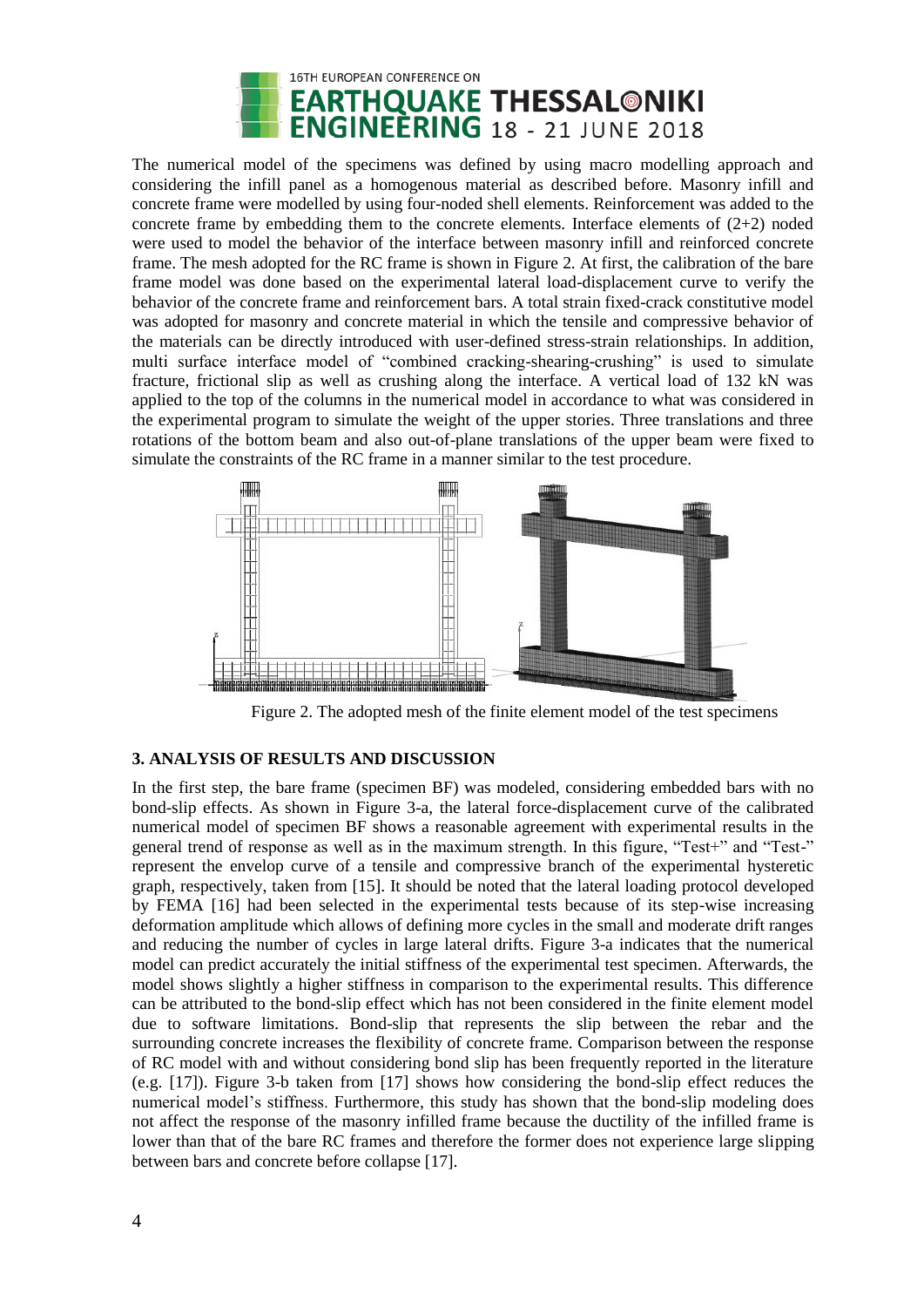

Figure 3. a- comparison of the numerical lateral force-displacement curve with the monotonic experimental envelop of BF specimen, b- Effect of modeling the bond-slip on the response of the bare frame using data from [17]

In the next step, the masonry infilled frame (specimen IF) was modeled. To simulate the contact behavior between the infill wall and surrounding frame, interface elements were introduced in those areas. The mechanical properties of interface material were calculated based on the formula's proposed by Al-Chaar and Mehrabi [18] and obtained by validating the numerical lateral forcedisplacement curve of IF specimen in comparison to the experimental curve and Tabulated in table 3.

| Parameters defined in<br>interface model | Definition                                                         | Values  |
|------------------------------------------|--------------------------------------------------------------------|---------|
| $K_{nn}$                                 | Normal stiffness modulus $(N/mm^3)$                                | 3       |
| $K_{ss}$                                 | Shear Stiffness modulus (N/mm <sup>3</sup> )                       | 1.6     |
| $f_t$                                    | Tensile strength (Mpa)                                             | 0.5     |
| $G_f^I$                                  | Fracture Energy for Mode-I (N/mm)                                  | 0.03    |
| $C^*$                                    | Cohesion (Mpa)                                                     | 0.02    |
| $\Phi^*$                                 | Internal friction angle (radian)                                   | 0.078   |
| W                                        | Dilatancy angle (radian)                                           | 0.005   |
| $\varphi_r$ *                            | Residual friction angle (radian)                                   | 0.075   |
| $\sigma_{\rm u}$                         | Confining normal stress (Mpa)                                      | $-0.75$ |
| $\delta$                                 | Softening parameter (dilatancy degradation<br>coefficient)         | 2.3     |
| $G_f$ <sup>II</sup>                      | Fracture energy for Mode-II (N/mm)                                 | 0.75    |
| $\mathbf{f}_{\rm c}$                     | Compression strength (Mpa)                                         | 5       |
| $C_{\rm s}$                              | Shear traction contribution to the failure                         |         |
| $G_{fc}$                                 | Compressive fracture energy (N/mm)                                 | 4       |
| $K_p$                                    | Relative plastic displacement at peak compressive<br>strength (mm) | 0.15    |

| Table 3. Mechanical properties of the interface elements |  |  |  |
|----------------------------------------------------------|--|--|--|
|----------------------------------------------------------|--|--|--|

\* obtained parameters by validating the numerical modeling based on experiments

The main results obtained from IF model is shown in Figure 4. It can be stated that the lateral force-displacement curve of the validated numerical model roughly coincides with the test results. figure 4-a proves that the model succeeds to predict the initial stiffness and load carrying capacity of the brick infilled frame as well as the descending branch of load-displacement curve. At small lateral drifts, masonry infill and its surrounding frame act as monolithic load resisting system. However, by increasing the lateral drifts masonry infill separates from its bounding frame and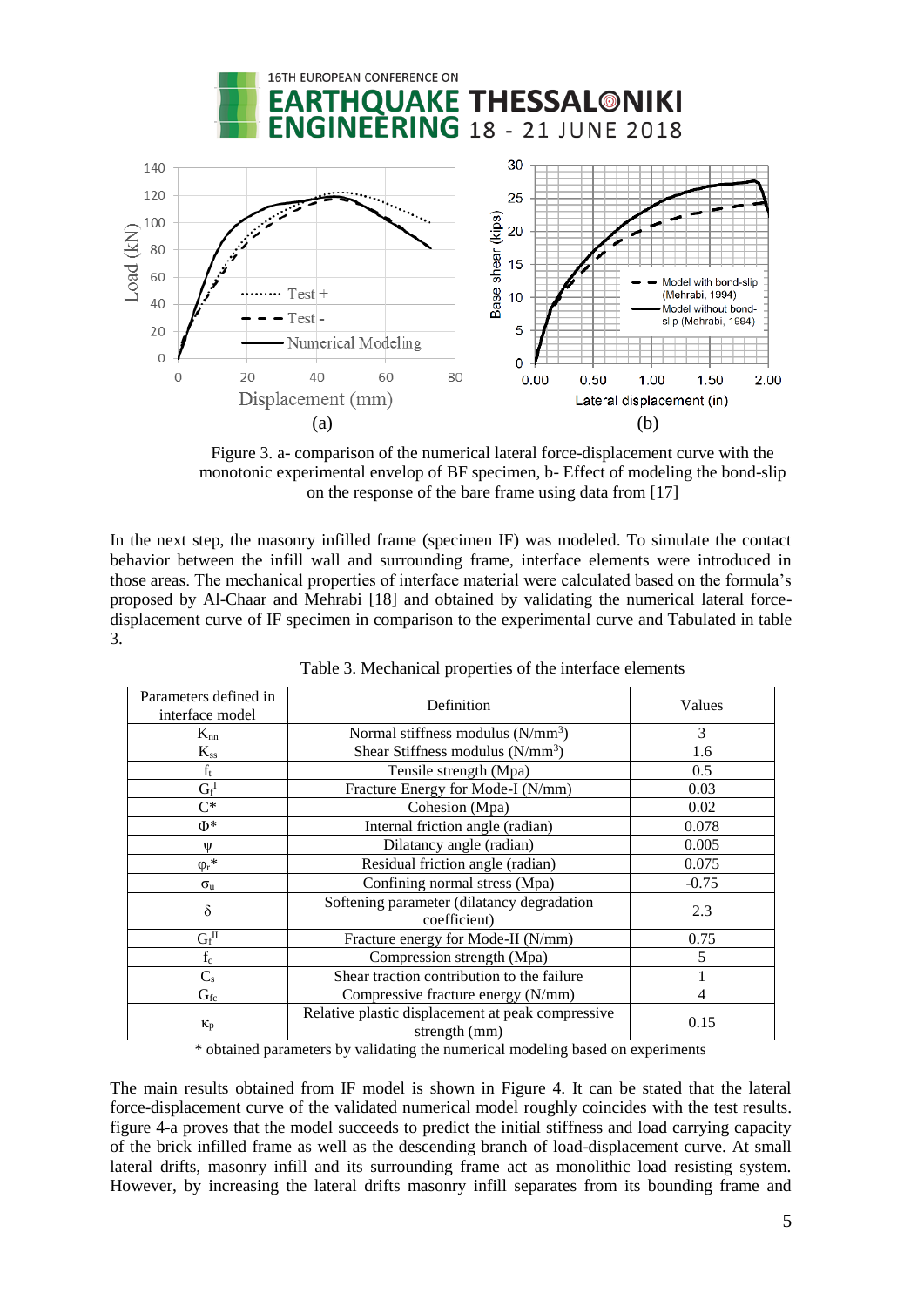

forms a diagonal strut as shown in Figure 4-b to withstand the applied load. Separation of the masonry from RC frame occurred in the left upper corner at a lateral load of 90KN, it separates in right bottom corner at the lateral force of 150KN.



Figure 4. a- comparison of the numerical force-displacement diagrams with the monotonic experimental envelop of IF specimen b- distribution of principal stress within the infilled frame

In the last step, Specimen IF-DL15 was modeled, considering interface elements between the infill wall and ECC retrofitting layers. In order to model ECC material, the compressive and tensile stress-strain behaviour of ECC, were introduced directly to the numerical model. These were found as the average results of uniaxial compressive and tensile tests on cylindrical and dog-boned shape specimens, respectively, as shown in Figure 5. The ECC cylinders had been exhibited an average compressive strength of 47 MPa at a strain level of 0.55% and the tensile specimens had been shown an average crack strength of 2.45 MPa and strain capacities from 3.3% to nearly 4.7% during the tests [15].



Figure 5. a- Compressive behavior of ECC, b- Stress–strain behavior of ECC in tension [15]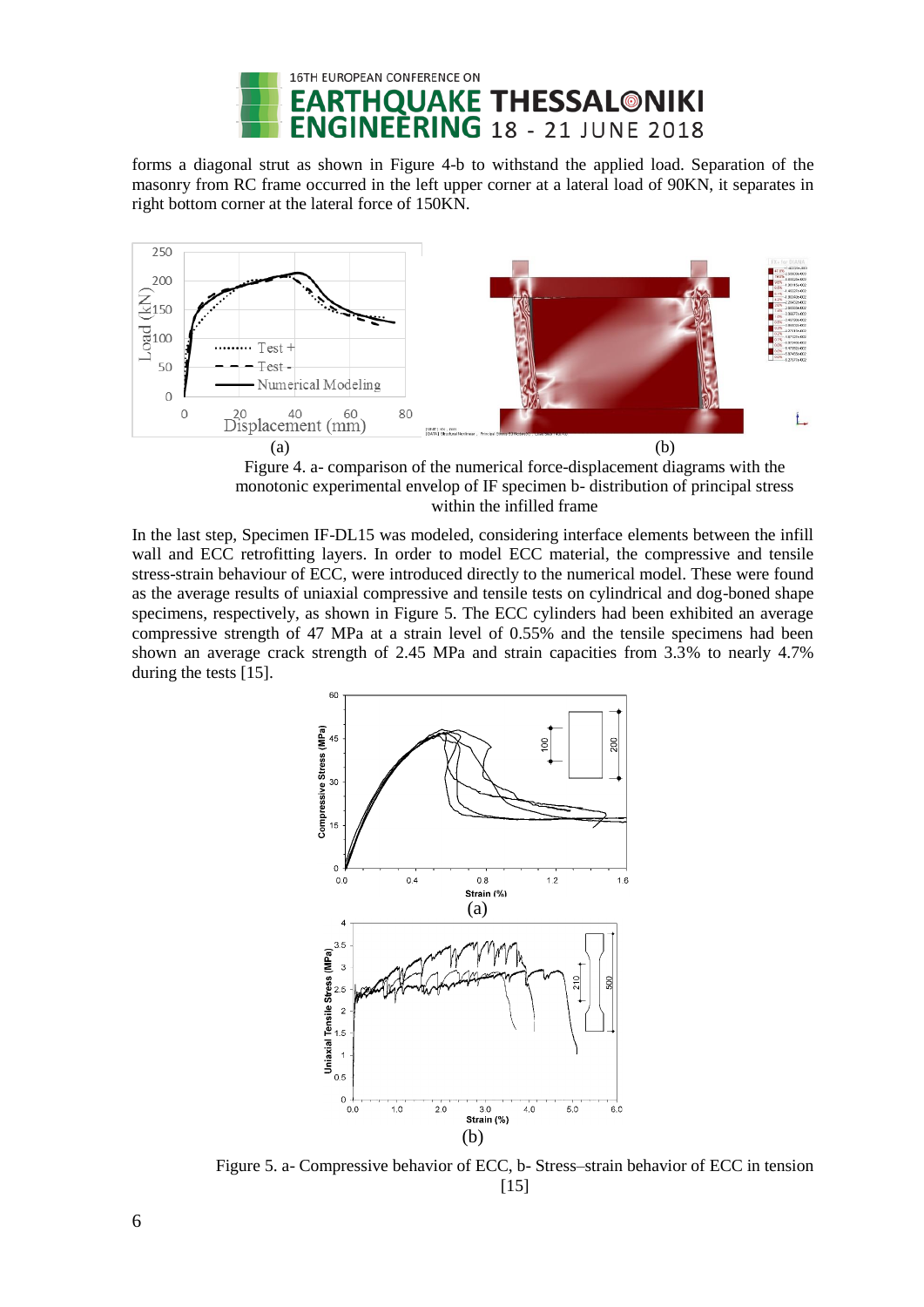

The experimental envelope curve of specimen IF-DL15, shown in figure 6-a, reveals that the retrofitted infilled frame has an elastic behavior up to 1.8 mm lateral displacement corresponding to a load of 100 kN. The experimental study showed that in low lateral load, the cracks occurred in ECC layerand no cracks appeared in the RC frame as well as retrofitted infill wall. By increasing lateral displacement, the primary cracks formed at the column-infill wall interface and the nonlinear behaviour was initiated. In the next steps, flexural cracks in the columns and multiple cracking in the ECC layer were observed and masonry infill separates from its bounding frame and forms diagonal strut in ECC layer[15]. One of the main point in the cracks formation and failure mechanism is that the the ECC layer experienced multiple cracking and damages instead of masonry infill wall. The vulnerability of the ECC layer and masonry infill wall can be compared based on figure 7 and 6 at the final loading step. Also, the corner crushing occurred in masonry wall under ECC layer and the diagonal strut was not seen like the masonry infill wall before retrofit in IF specimen.



Figure 6. Comparison of numerical and experimental results for specimen IF-DL15



Figure 7. Distribution of principal stress within the infill wall under ECC layer

## **Conclusions**

The numerical study presented in this paper focused on the issues involved in the numerical modeling of masonry infilled RC frames under in-plane lateral loads before and after strengthening by Engineered Cementitious Composites (ECC) material. A finite element modeling methodology is developed, calibrated, and validated with available experimental data. The proposed model combines the discrete and smeared crack approaches and considers the infill wall as homogeneous material to show all possible failure mechanisms And the smeared crack elements to simulate the cracking behavior of concrete, masonry wall and ECC layer. Furthermore, the model adopts the interface elements between the infill wall and frame as well as ECC layer. With the consistent calibration of this modeling approach, the various failure mechanisms of bare RC frame and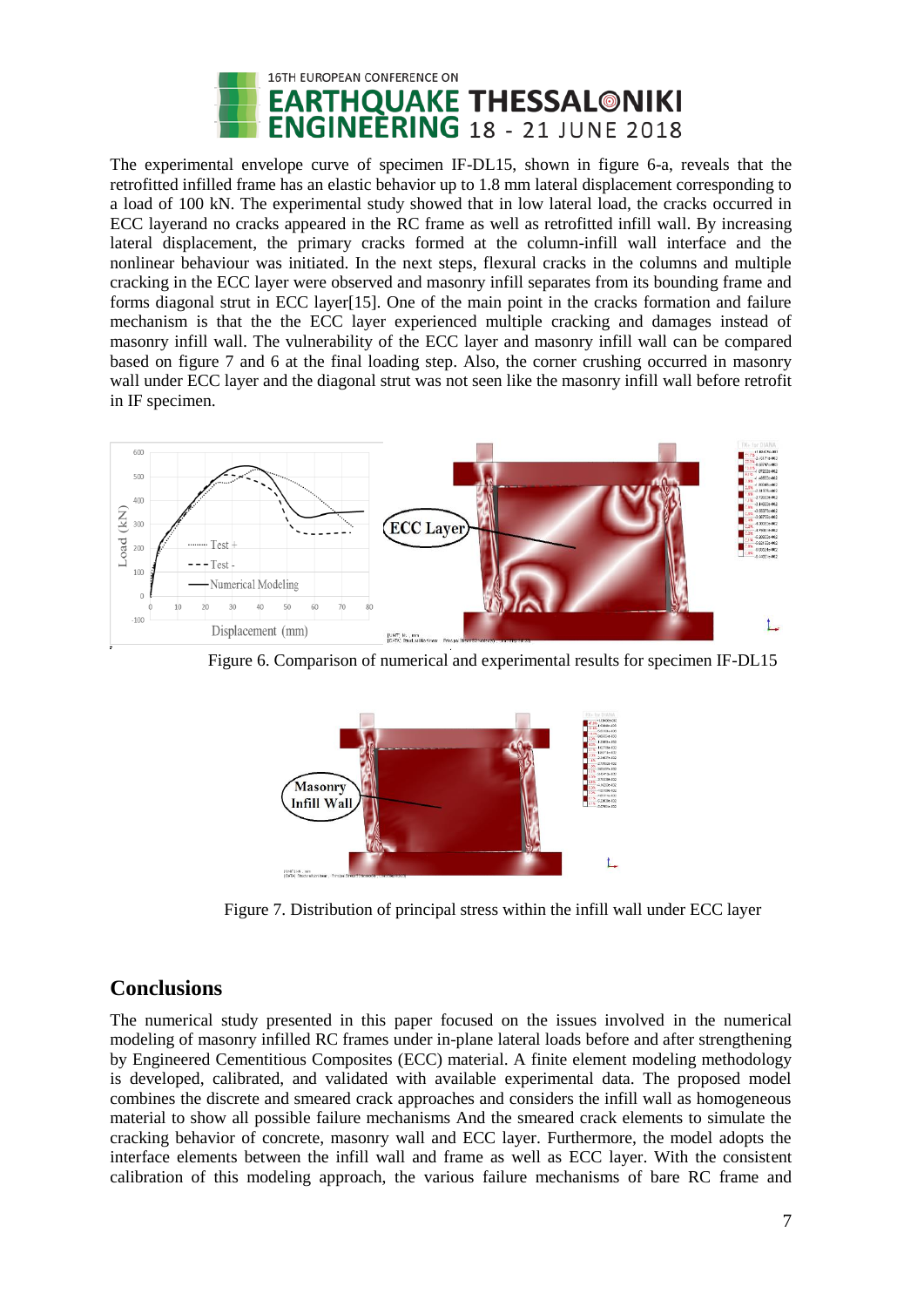

infilled RC frame before and after retrofitting are successfully captured. The conclusions can be summarized as follows.

- Since the bond-slip effect has not been considered in the model due to software limitations, the numerical model shows a higher stiffness after initial steps up to the pick point in comparison to the experimental result. However, the modeling of bond-slip does not affect the response of the infilled frame because the collapse of such system happens in relatively lower drifts in comparison to the bare frame and the bond slip does not occur up to these levels of drifts.
- The infilled frame showed 175% and 660% increase in the load carrying capacity and initial stiffness with respect to the bare frame, respectively. The initial stiffness of the infilled frame found to be much higher than that of the bare frame due to the presence of the infill wall.
- Homogeneous masonry material shows the diagonal strut in IF specimen, that can be used in macro models.
- The failure mechanism of masonry infilled RC frame changes after strengthening by ECC because the diagonal strut develops within the ECC layer rather than the brick wall.

### **Acknowledgements**

The authors are grateful to International Institute of Earthquake Engineering and Technology (IIEES) for the supports in this research especially in experimental studies.

### **References**

- [1] S. Altin, Ö. Anil, M. E. Kara and M. Kaya, "An experimental study on the strengthening of masonry infilled RC frames using diagonal CFRP strips", Composites Part B: Engineering, 39(4), 680-693, 2008.
- [2] V. Bertero, S. Brokken, "Infills in seismic resistant building", Journal of Structural Engineering (ASCE ). 1983;109:1337–61.
- [3] G. Al-Chaar, M. Issa, S. Sweeney, "Behavior of Masonry-Infilled Nonductile Reinforced Concrete Frames", Journal of Structural Engineering,128:1055-63, 2002.
- [4] G.M. Sabnis, "Interaction Between Masonry Walls and Frames in Multistory Structures", in Proceedings of the First Canadian Masonry Symposium, Calgary, Alberta, pp. 324-337, 1976.
- [5] MO. Sonuvar, G. O zcebe, U. Ersoy "Rehabilitation of reinforced concrete frames with reinforced concrete infills", ACI, Struct J;101(4):494–500, 2004.
- [6] RJ. Frosch, W. Li, JO. Jirsa, ME. Kreger "Retrofit of non-ductile moment-resisting frames using precast infill wall panels", Earthq Spectra 12(4):741–760, 1996.
- [7] S. Altın, Ö.Anıl, Y. Kopraman and Ç. Belgin, , "Strengthening masonry infill walls with reinforced plaster", Proceedings of the ICE-Structures and Buildings, 163(5), 331-342, 2010.
- [8] P. Teymur, S. Pala, E. Yuksel, "Retrofitting of vulnerable reinforced concrete frames with wetmixed shotcrete panels", Adv Struct Eng 15(1):1–14, 2012.
- [9] F. Nateghi Elahi, A. Dehghani, "Experimental behavior of brick-infilled concrete frames strengthened by CFRP with improved attaching technique", In: Proceedings of the 14th world conference on earthquake engineering, Beijing, China, Paper ID: 12-03-0029, 2008.